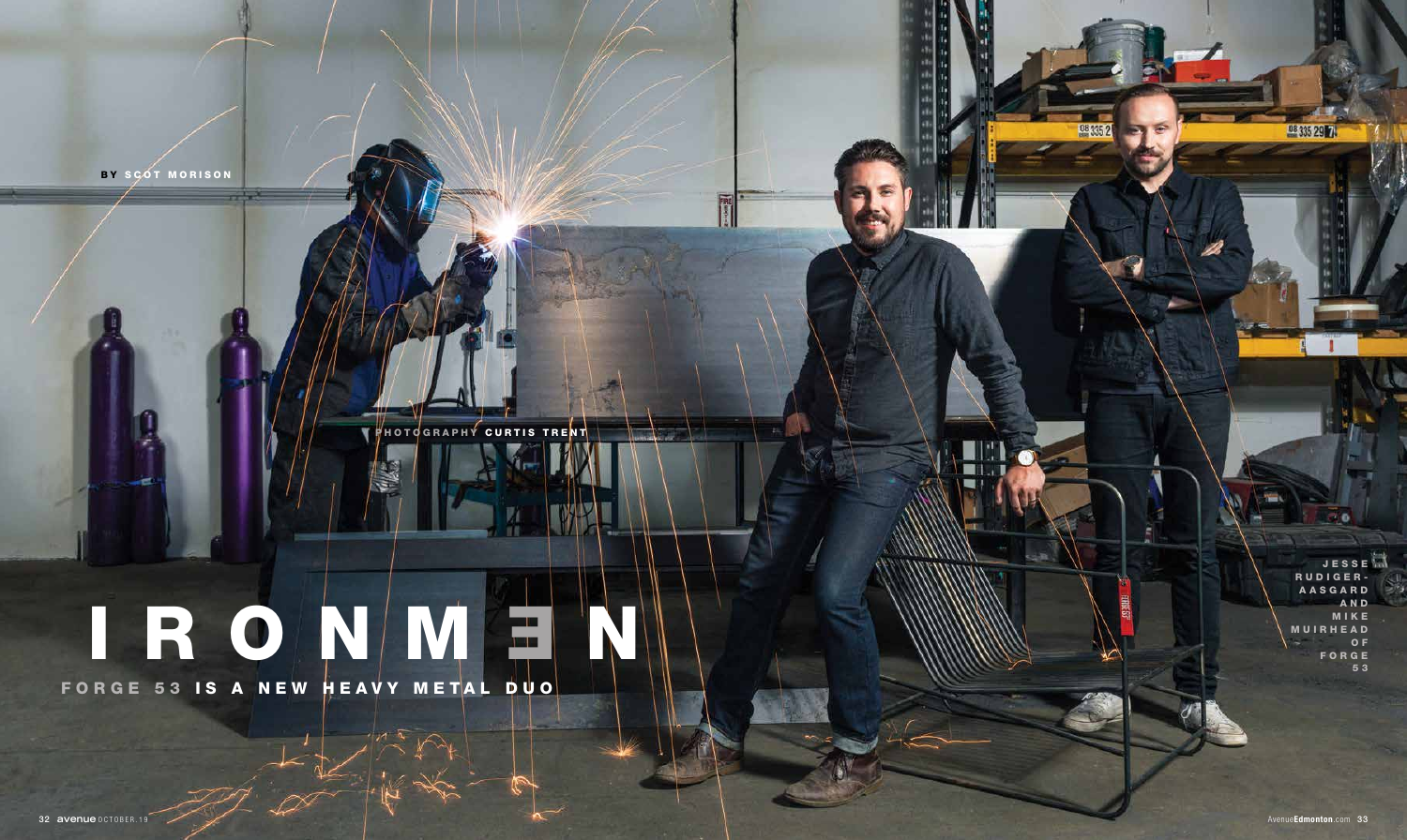is about the last thing you expect to see standing behind the door to the production floor of a metal fabrication shop. But that's exactly what I encounter on entering the room where the magic happens at Forge 53. Tucked into an unassuming pocket of light industry in south-central Edmonton, this high-end custom metal furniture and sculpture studio, accessed by appointment only, is earning raves both locally and from as far afield as Baltimore and Los Angeles.



L-R HILLSIDE MIRROR, **LUMSDEN** CHAIR, N O R - W O O D H O L D E R A N D HIGH STREET LADDER

## RHINOC EROS



PHOTOS PAUL SWANSON